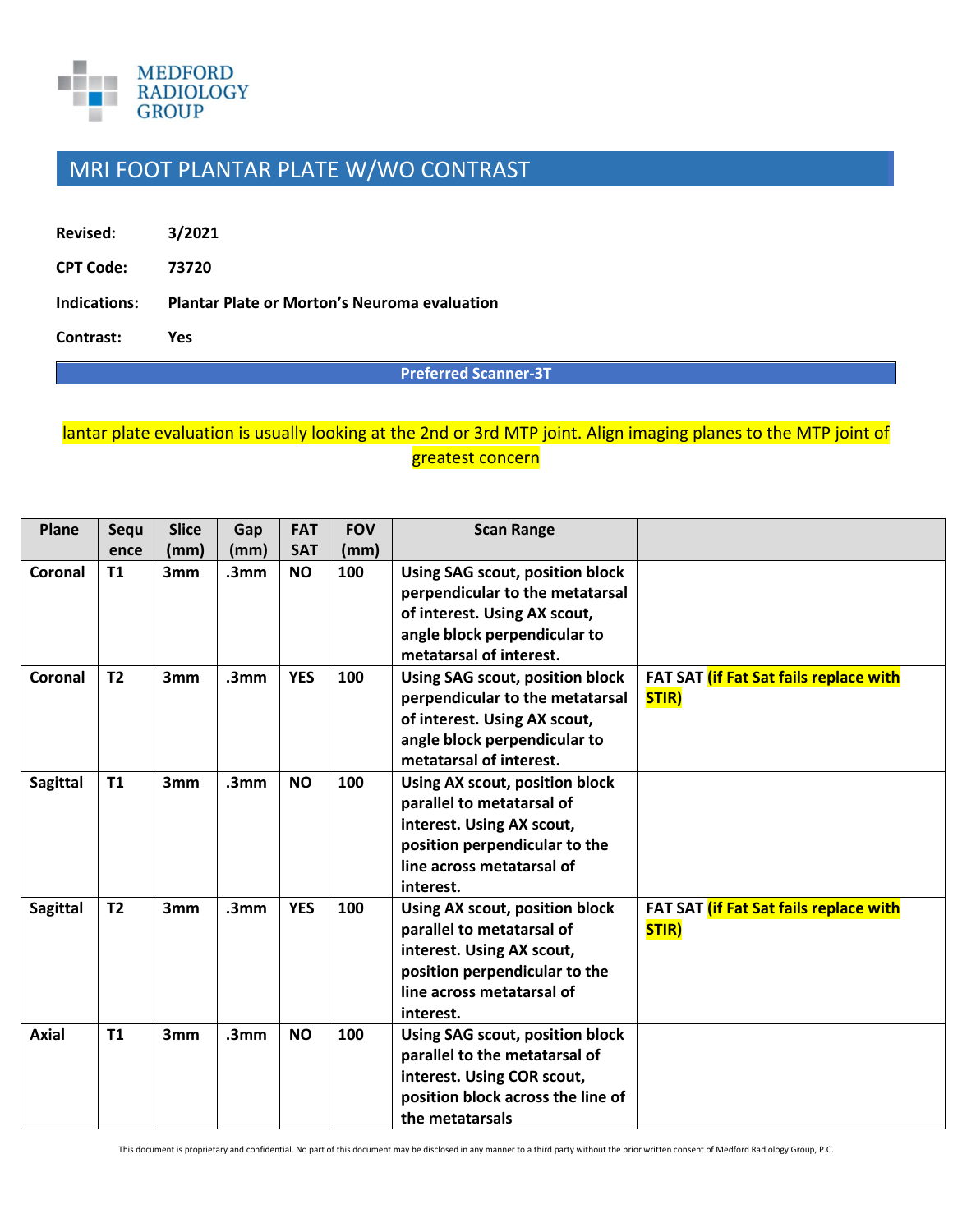

## MRI FOOT PLANTAR PLATE W/WO CONTRAST

| Axial   | <b>STIR</b> | 3mm | .3mm | <b>NO</b>  | 100 | Using SAG scout, position block<br>parallel to the metatarsal of<br>interest. Using COR scout,<br>position block across the line of<br>the metatarsals        |                                                                                                               |  |
|---------|-------------|-----|------|------------|-----|---------------------------------------------------------------------------------------------------------------------------------------------------------------|---------------------------------------------------------------------------------------------------------------|--|
| Coronal | <b>T1</b>   | 3mm | .3mm | <b>YES</b> | 100 | Using SAG scout, position block<br>perpendicular to the metatarsal<br>of interest. Using AX scout,<br>angle block perpendicular to<br>metatarsal of interest. | <b>Pre Contrast and post contrast sequence</b><br>in same plane must match EXACTLY<br>same (TR/TE/NEX/FA etc) |  |

## **CONTRAST**

| Plane           | <b>Sequence</b> | <b>Slice</b> | Gap              | <b>FAT</b> | <b>FOV</b> | <b>Scan Range</b>                                                                                                                                             | <b>Notes</b>   |
|-----------------|-----------------|--------------|------------------|------------|------------|---------------------------------------------------------------------------------------------------------------------------------------------------------------|----------------|
|                 |                 | (mm)         | (mm)             | <b>SAT</b> | (mm)       |                                                                                                                                                               |                |
| Coronal         | T <sub>1</sub>  | 3mm          | .3 <sub>mm</sub> | <b>YES</b> | 100        | Using SAG scout, position block<br>perpendicular to the metatarsal of<br>interest. Using AX scout, angle block<br>perpendicular to metatarsal of<br>interest. | <b>FAT SAT</b> |
| <b>Sagittal</b> | <b>T1</b>       | 3mm          | .3 <sub>mm</sub> | <b>YES</b> | 100        | Using AX scout, position block parallel<br>to metatarsal of interest. Using AX<br>scout, position perpendicular to the<br>line across metatarsal of interest. | <b>FAT SAT</b> |



This document is proprietary and confidential. No part of this document may be disclosed in any manner to a third party without the prior written consent of Medford Radiology Group, P.C.